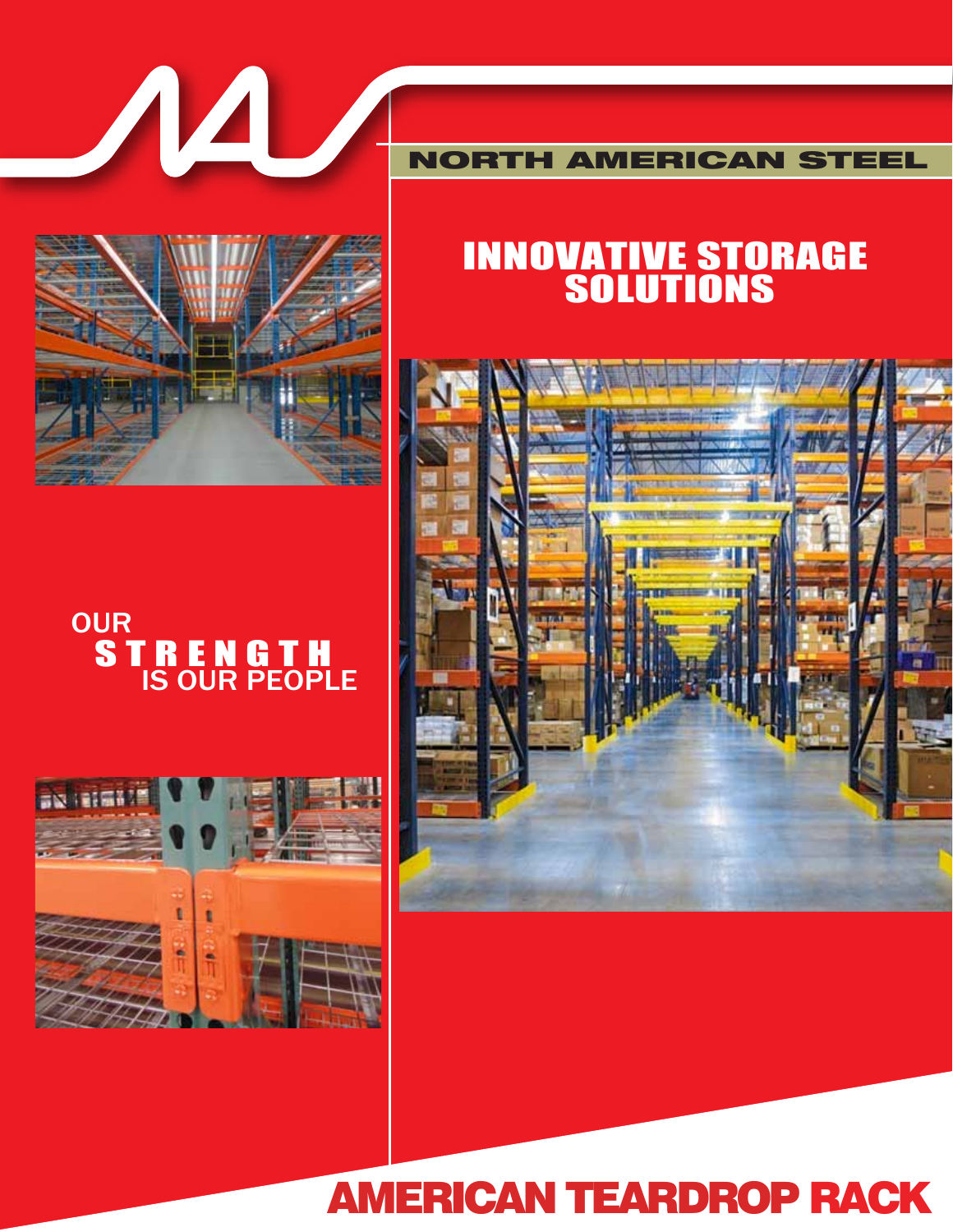# **AMERICAN TEARDROP**

American Teardrop racking (with its 2" adjustable and tapered locking connection) has been an industry standard for decades. American Teardrop rack is compatible with new and old design of "Mecalux/Interlake" and other manufacturers of Teardrop pallet racking.

Choices available are:

1-5/8" and 3" deep posts for light and heavy duty applications with center seam for added impact resistance 14, 13, or 11 gauge posts for different load applications

### **Features & Benefits:**

- The tapered key-lock rivet connectors allow a longer engagement than a standard round rivet. The compression connectors square the beam to the column vertically and horizontally. The tapered rivet adds an additional feature by ensuring the beams do not dislodge easily.
- › The teardrop endframe capacities range from 11,000 to 28,000 lbs. Increased endframe capacities of up to 50,000 lbs. can be achieved with double posting.
- › Optional removable (replaceable) bases for endframes, like Recessed Legs or Cant-Legs are available, with Bullnose and Heavy Duty Braces for impact deflection from lift trucks.
- A wide variety of suitable footplates are available for seismic active zones.
- $\rightarrow$  Our one-piece multi-purpose beam with a rolled instep, is uniquely pierced to accommodate safety bars, shelf supports and other accessories.
- Beams have a full 1-3/4" top face for superior pallet support.
- › Our beam brackets allow for quick and secure beam interchangeability.
- Paint Finish: All rack is powder coated over properly cleaned and phosphate etched surface and oven baked at proper temperature/time ratio to produce a durable scratch resistant coating. Food grade approved or acid resistant finishes are available.

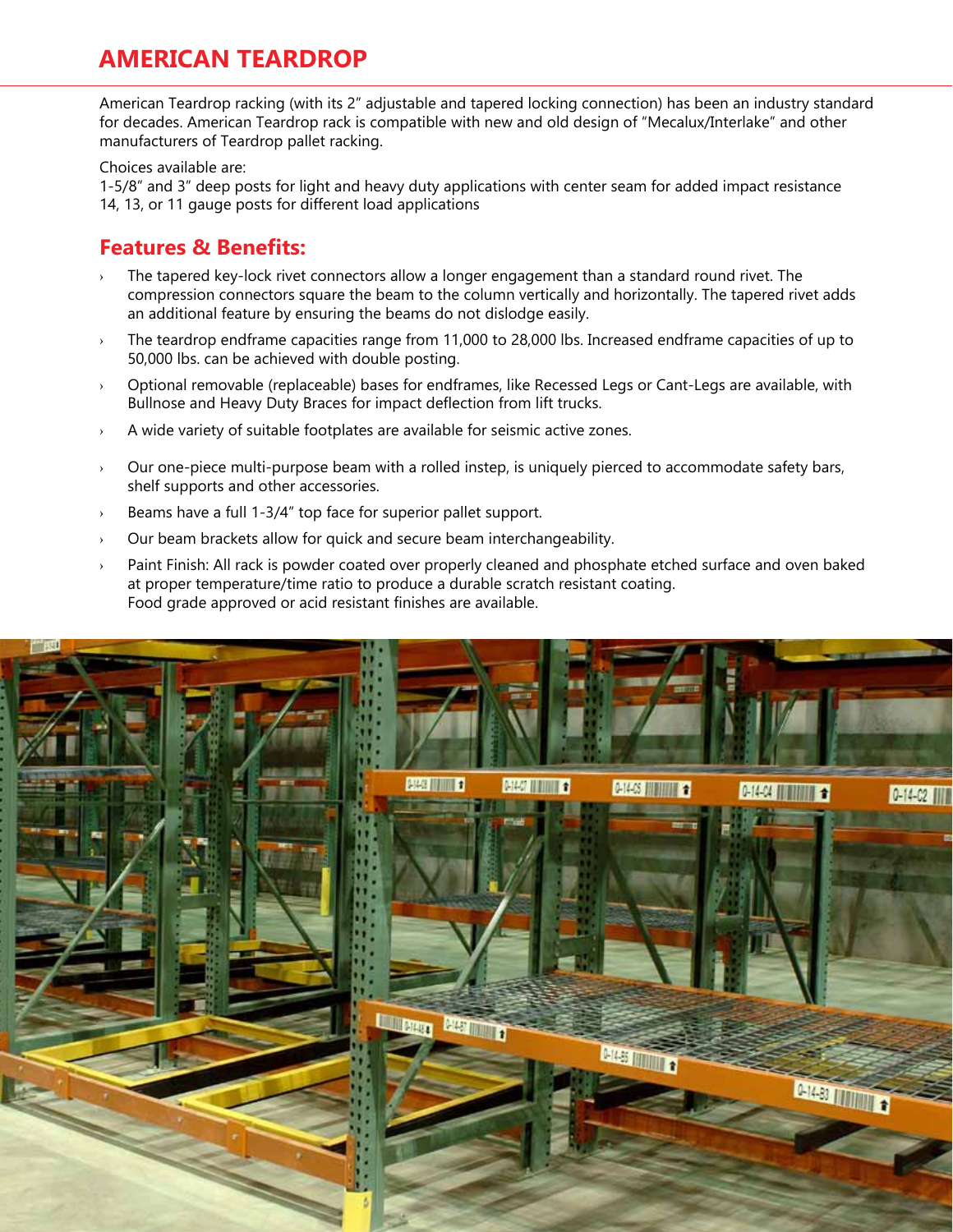# **ENDFRAMES**



American Teardrop Endframes are available in four different ratings as per capacity chart below.

The tubular bracing used in our endframes makes them stronger than regular standard bracing channels. All horizontal bracing is welded at both ends against the front and rear endframe column. Horizontal brace centres can be adjusted for maximum frame capacity.

| <b>PART#</b>                            | <b>SIZE</b>   | <b>GAUGE</b> | $CAP*$ |
|-----------------------------------------|---------------|--------------|--------|
| EF 3114                                 | 3"x 1 5/8" 14 |              | 11,320 |
| EF 3314                                 | 3"x 3"        | 14           | 18,530 |
| EF 3313                                 | 3''x3''       | 13           | 21,940 |
| EF 3311                                 | 3"x 3"        | 11           | 28,510 |
| *Capacity in Ibs at 48" Beam Centre and |               |              |        |

42" in Between Bracing



#### **Heavy Duty Lower Brace**

Transfers frontal impact energy to the back post of the Endframe. Prevents column from rotating and acts as a Rub Rail for pallet entry.

#### **Double Post**

Increase the capacity and transfers axial load to the second post if front post becomes damaged.

#### **Structural Column C-Channels**

Inserted inside the column (usually to the first beam level) and welded in place, absorbing lift truck impact. This significant increase in column strength prevents column from denting or bending.



# **Endframe Options Advanced Leg Options**

# **Cant-Leg Frame**

Angles the front aisle post away from the load aisle to prevent accidental damage from pallet entry on the lower level. Severe Cant-Leg frames are often used in Double Deep Selective applications.

### **Recessed Leg Frame**

The front aisle post is recessed to allow greater aisle clearance for lift truck turning and pallet entry. Recessed Leg heights can be shorter than the Cant-Leg option, making this ideal for installing low beams for future Carton Flow or pick level locations.



Cant-Leg PICK Level locations. Recessed Leg

# Eastern Canada: sales@naseco.ca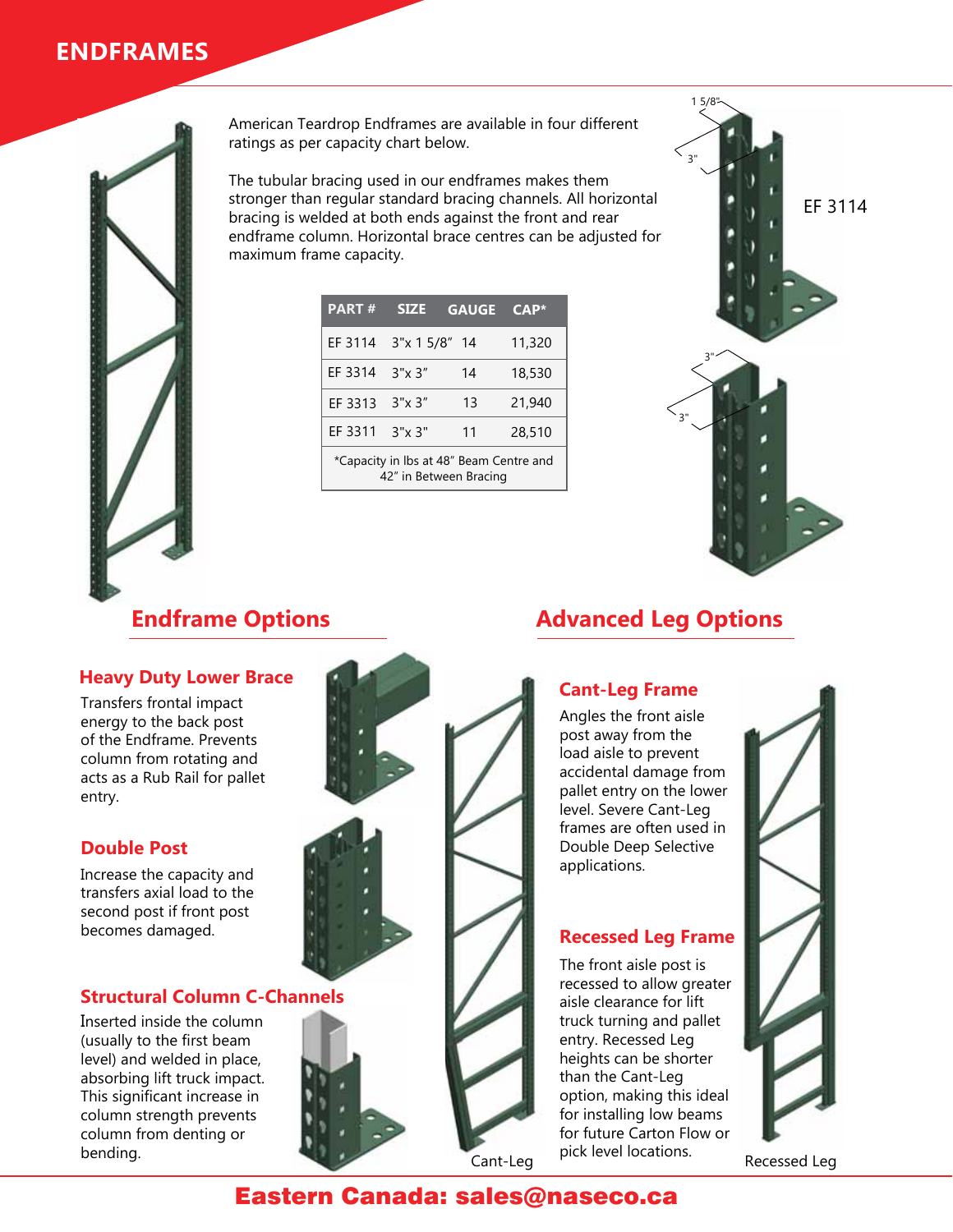### **Removable Base**

Removable Bases are bolted into frame legs. They are designed to be replaceable in the event of impact damage, saving time and cost of replacing the entire frame. Unlike 3rd party repair kits, a frame supplied with a removable base can be replaced by North American Steel without requiring re-certification (Pre-Start Health & Safety Document).





#### **Row Spacers**

Row Spacers are used for back-to-back rows to tie end frames together for stability and consistent spacing. Row spacers can also support in-rack sprinkler systems.

Recommended: 2 for frames up to 12 ft, 3 for frames up to 20 ft, 4 for frames up to 26 ft, 5 for frames up to 32 ft. Over 32 ft call the manufacturer.



### **Cross Aisle Ties**

Cross Aisle Ties are attached on top of two endframes that are adjacent to each other to stabilize single rows of racking. These are required if the height-todepth ratio of a single row exceeds (6:1). They can also support electrical equipment if required (ie. extra aisle lighting).



# **Post Protectors**

Post Protectors provide added protection in high traffic areas. The angle helps to deflect rather than absorb direct frontal impact and reduces the possibility of rack frame damage.

#### **Welded-On**

Factory welded to the front of the upright it is the most economical option for protection. Available on new installations only.







Bull-Nose with Side Plates Bull-Nose with Cap Structural Angle

Clip-on to the front face of rack frame. The longer (15") style is designed for use with base plate beams.



**Clip-On**

**Floor** 

**Mounted**



C-Channel Bolted Clip-on 6" Clip-on 24"

These are the most common type of

stand-alone protectors and are anchored directly to the floor.



**End of Aisle Guards**

**Tapered Floor Mount**

Provide protection for end of row frames against lift truck damage. Adds a neat finished appearance.

This raised aisle guard is preferred when cleaning under the guard is

Protects frames and braces from lift truck impact above floor level.

**Raised Aisle Guards**

**Frame Mounted**



Structural Angle with Foot Plate Rounded Clip-on 15" with Footplate

# Eastern Canada Toll Free: 1-800-735-4153

required.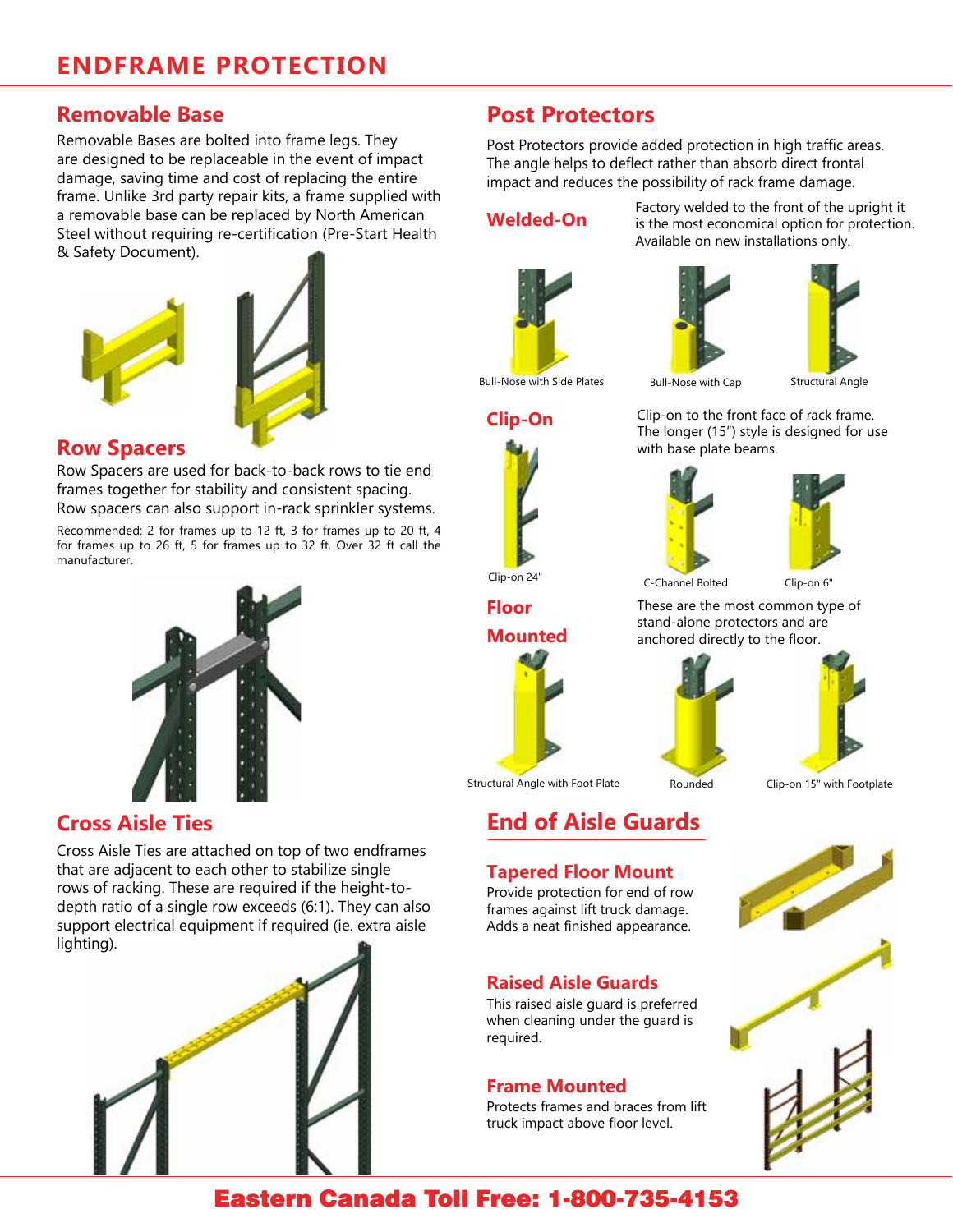### **Step Beams 2 1/2" - 6 1/2" C-Channel Beams 3"- 8"**

A one-piece multi-purpose beam with a rolled in-step, pierced to accommodate safety bars, shelf supports and other unique accessories. Full 1-3/4" top face for superior pallet support.

Our one-piece rollformed tube provides strength and safety. The seam of our beam is located at the rear under the step, preventing accidental lift or pallet "hooking". The 3" deep bracket allows welding of beams in front and rear.



### **Box Beams 2 1/2"- 7"**

Ideal for heavy pallet loading; tunnel bays with 3 pallet loading. Box Beams offer the highest capacity/dollar of all beam types. The 2 piece interlock design is ideal for point loads and engages Tek Screw threads better than single layer beam designs. Our front Box Beam seam is at the bottom and folds upward so it cannot be hooked by lift truck tips or pallets.



C-Channel beams are recommended for heavy traffic and high abuse areas (ie. front beams on Push Back and Pallet Flow Rack).

The structural shape places the most amount of steel on the face and face corners to prevent damage at impact. To obtain the full rated capacity, C-Channels require tie bars to prevent rotation.



#### **Shelf Beams 2 1/4"- 3 1/4"**

Light duty shelf beams are available for retail hand loaded applications. The one-piece rolled in-step beam has a 3/4" step. Ideal for particle board or wire mesh shelves.



## **Spring Clips**

Safety clips are a required safety element in all racking installations preventing accidental dislodging of beams on impact from lift truck or pallets.

Our beam brackets include a spring clip locking mechanism as an integral element. It automatically provides a solid connection between beam and endframe.



# Western Canada: sales@naseco.com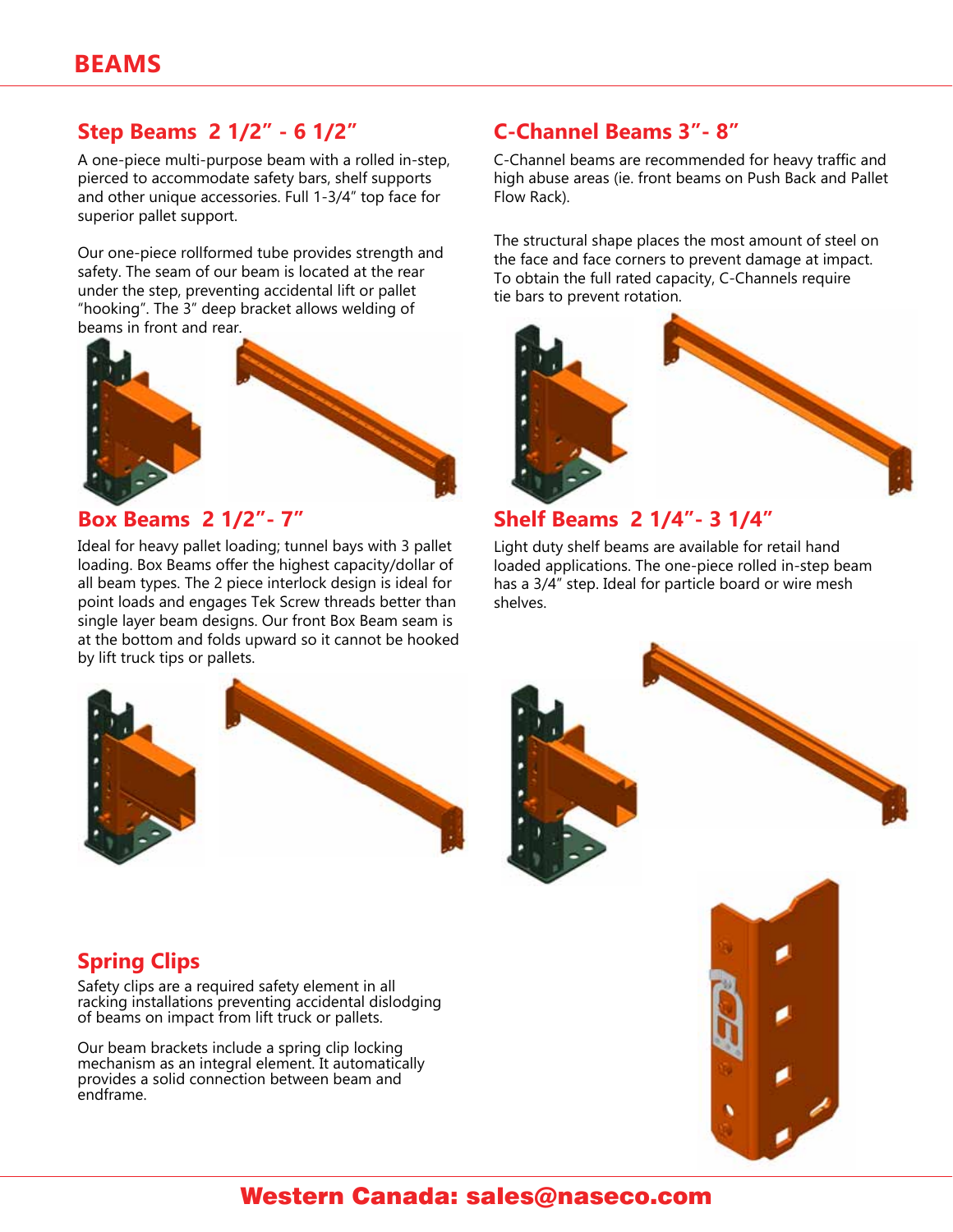# **BEAM ACCESSORIES**



## **Safety Bars Medium or Heavy Duty**

Sit flush in pre-slotted step beams to stop improperly placed pallets from falling between beams. Safety Bars prevent spreading on extra wide racks under heavy loads. Two safety bars per pallet postion are recommended on installations over 16 ft. high.



# **Combination Shelf Supports & Safety Bars For Step Beams**

Shelf support has all the same features as the medium duty safety bars, however sits 7/8" below the top of the beam to provide a flush surface. When plywood or other shelving material is used. Minimum four per 96" shelf.



### **Fork Entry Bars**

Supports non-palletized loads, such as wallboard, plywood and metal sheets.



## **Drum Cradles**

Designed to adapt racking to hold cylindrical objects. The unit is completely welded and fits securely on NAS Step Beams.



#### **Skid Channel**

Adapt rack to store semi-live and stationary skids.

Back Stop Beams are offset loadbeams which create a barrier at the rear of the pallet bay. Typically used to create flue space between back-to-back rows, prevent pallet contact with building walls, or to mount safety netting on to pallet rack adjacent to pedestrian walkways.

## **Back Stop Beam Wire Mesh Decks**

Universal Waterfall Wire Mesh Decks are designed to fit on all Step Beams, Box Beams and structural steel beams. The U-Channel support is welded to the wire mesh for added strength and sits on top of the beam. Channels are available in standard and sanitary configurations.





# Western Canada Toll Free: 1-800-241-8968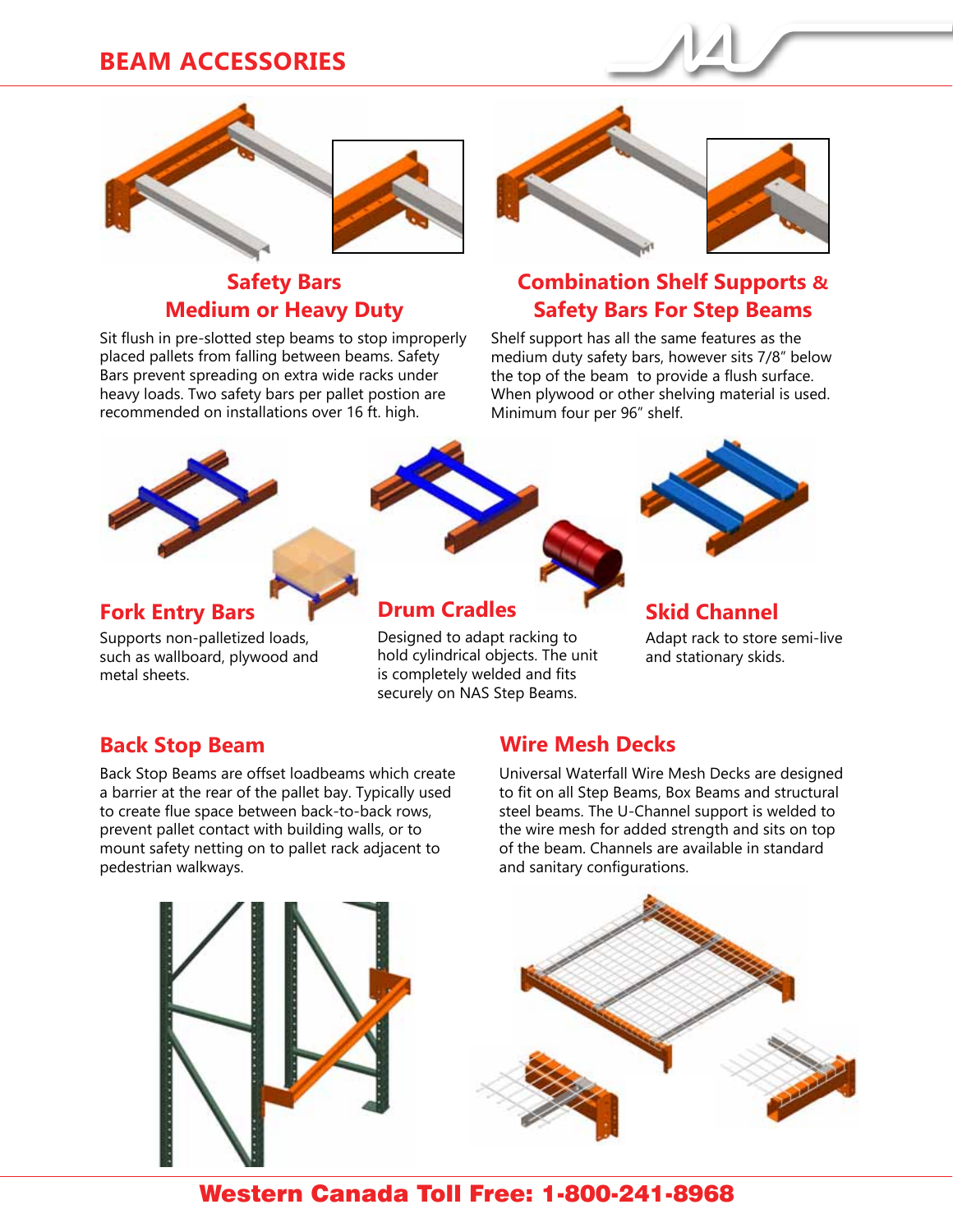# **RACK ASSEMBLY RACK ASSEMBLY**



# **Rack Shelving Systems for Step Beams**

#### **Shelf Support Drop-In Panels** Cut Lumber

Choose from steel shelf support or 1"x 6" lumber to support wood shelves. A variety of materials, such as plywood, particle board or finished board can be used for shelving.



Galvanized steel panels provide a smooth surface. Available in 6" or 9" standard widths.



Inexpensive shelving for NAS Step Beams. Standard 2"x 4", 2"x 6" and 2"x 8" lumber fits flush into step beams, providing an inexpensive shelving option.



# www.northamericansteel.ca